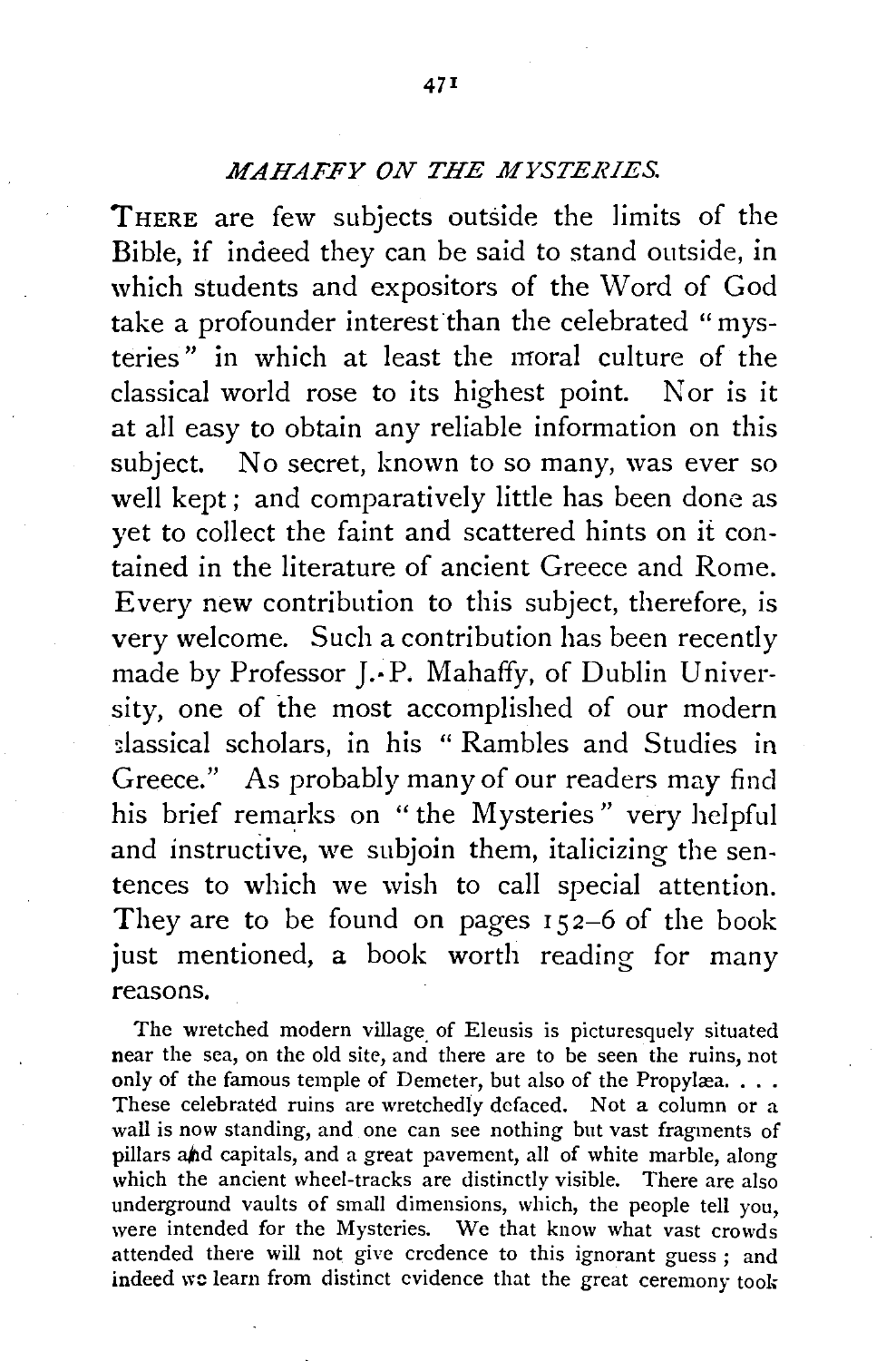place in a large building specially constructed for the purpose. The necessary darkness was obtained by performing the more solemn rites at night, not by going down beneath the surface of the earth.

It is, of course, the celebrated Mysteries—the *Greater Eleusinia*, as they were called-which give to the now wretched village of Eleusis, with its hopeiess ruins, so deep an interest. This wonderful feast, handed down from the remotest antiquity, maintained its august splendour all through the greater ages of Greek history, down to the times of decay and trifling--when everything else in the country had become mean and contemptible. Even Cicero, who was of the initiated himself, and a man of wide culture, and of a sceptical turn of mind-even Cicero speaks of it as *the* great product of the culture of Athens. "Much that is excellent and divine," says he,<sup>1</sup> "does Athens seem to me to have produced and added to our life, but nothing better than those Mysteries, by which we are formed and moulded from a rude and savage life to humanity; and indeed in the Mysteries *we perceive the real principles of life, and leam, not only to live happily, but to die with a fairer hobe.*" These are the words of a man writing, as I have said, in the days of the ruin and prostration of Greece. Can we, then, wonder at the enthusiastic language of the Homeric Hymn.<sup>2</sup> of Pindar, 3 of Sophocles,<sup>4</sup> of Aristophanes,<sup>5</sup> of Plato, <sup>6</sup> of Isocrates, <sup>7</sup> of Chrysippus ? Every manner of writer-religious poet, worldly poet, sceptical philosopher, orator-all are of one mind about this, far the greatest of all the religious festivals of Greece.

To what did it owe this transcendent character? It was not because it worshipped exceptional gods, for the worship of Demeter and Cora was an old and widely diffused custom all over Greece ; and there were other Eleusiniæ in various places. It was not because the ceremony consisted of mysteries, of hidden acts and words, which it was impious to reveal, and which the initiated alone might know. Nay, even within the ordinary homes of the Greeks there were these Mysteries. Neither was it because of the splendours of the temple and its appointments, which never equalled the Panathemea at the Parthenon, or the splendours of Delphi or Olympia. There is only one reasonable cause, and it is that which all our serious authorities agree upon— The doctrine taught in the Mysteries was a faith which revealed to them hopeful things about the world to come, and which not so much as a condition, but as a consequence, of this clearer light, this higher *faith, made them better citizens and better men. This faith was* taught them in the Mysteries through symbols, through prayer and fasting, through wild rejoicings ; but, as Aristotle expressly tells us, it *was reaclted, not by intellectual persuasion, but by a change into a new moral state--in fad, by being spiritually revived.* 

*De Legg.* ii. 14, § 36. 5 *Ran.* 455·

<sup>2</sup>*In Cer.* v. 480. <sup>6</sup>*Pha:d.* cc. 29, 30. 3 Thren. **4 O.C.** 1042. *7 P ane.g-.* § 6.